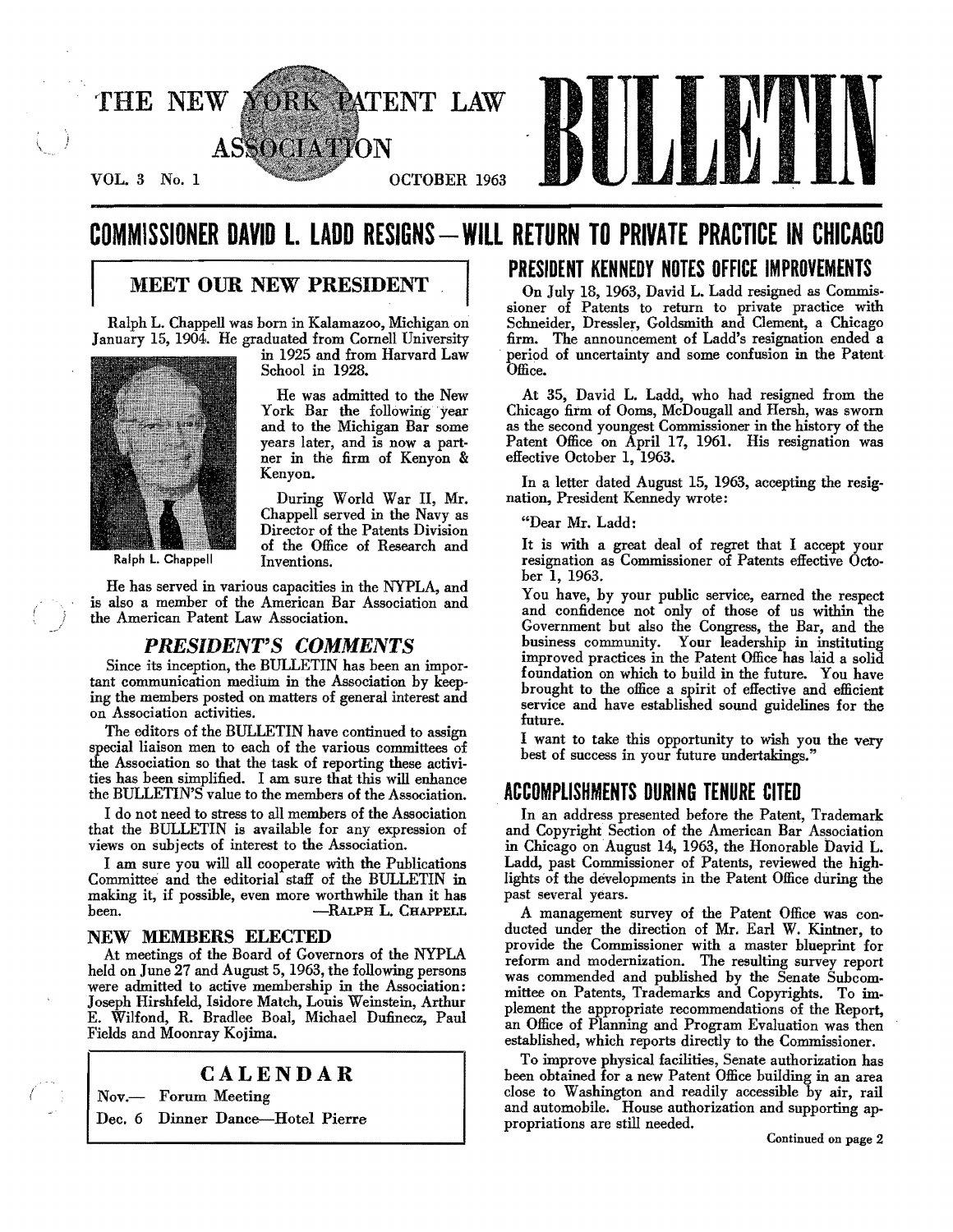# Editorial

. During the BULLETIN's two years of existence significant changes in the fields of law of interest to NYPLA members have been made. Other changes of varying importance are either in the proposal or study stage.

In these pages, we have reported on a Common Market patent, proposed copyright law revision, maintenance fee legislation, Common Market cartel controls, the warranty against infringement in the U. C. C., the Patent Office Survey, the Patent Office Training Academy, the legal problems posed by satellite communications, the "Statement of Principles" with reference to the title vs. license controversy, the challenge of the government ob· taining copyright, the passage of the Design Patent Act by the Senate, important changes in Patent Office procedure, specifically, "Compact Prosecution" and the pro· posed federal Unfair Commercial Activities law.

Lively issues of privilege, unauthorized practice of patent law, and the constitutional status of the CCPA were also of concern. Many other cases have been discussed in our "Recent Cases of Special Interest" column. In this issue, there are noted a proposed Common Market Trademark Act, changes in foreign laws and important changes in Patent Office prosecution with respect to the applicability of Rule 131 affidavits against "old" art.

We recognize that these changes affect our day.by-day practice. These changes also attest to the vigor and interest of our chosen legal specialties. Yet change, in and for itself, has no special merit. We seek only change which is carefully considered.

The committees of the NYPLA try to consider each proposed change and the BULLETIN has endeavored to report official positions of the NYPLA. To the individual attorney who wishes to express his view, to the committee chairman who wishes to solicit the opinions of many members of the NYPLA, the BULLETIN is available as a choice forum. Through closer liaison with committee chairmen as reflected in organizational changes in the BULLETIN discussed in this issue, we hope that our value as a forum will be elevated. The cooperation of all concerned is earnestly requested.

### **COMMON MARKET TRADEMARK TREATY**

During the past year some important developments relating to the international protection of trademarks are of considerable interest.

The most important development has been the formulation of The Common Market Trademark Treaty, which is deemed to be "secret." Nevertheless certain conclusions can be drawn from discussions with officials responsible for the drafting of the Convention.

Under the Treaty, trademark rights will be derived or acquired primarily by registration and not by use. The procedure for the prosecution of applications will follow a system very similar to the German examination procedure. The best means presently available to determine the provisions which are likely to be adopted comes from the Benelux Treaty. The latter Treaty, which will come into force eighteen months after ratification by the Parliament of the last of the three countries to ratify the Benelux Treaty, is not expected to become law until 1965.

### **Accomplishments During Tenure Cited**

#### Continued from page 1

For a newly-created position of Patent Aids, high school graduates have been hired, on a highly selective basis, to assist the examiners. Over the past year, the Patent Office has made several advancements in the area of equal opportunity policies and practices. A promotion plan for administrative and clerical help has been commended in articles written by the White House staff assistants.

The backlog of cases on appeal has been reduced and the Commissioner expects the Board docket to be substantially current by the end of another year.

The compact prosecution program has generally met with cooperation of attorneys and agents, and the Office looks forward to the beginning of a payoff from this program in terms of backlog reduction.

An Office of Examining Control has been established as an adjunct to the Superintendent. This Office has as its basic mission, in addition to the aforementioned indoctrination and training of new examiners, the development of quality and quantity guidelines and standards, the systematic checking and inspection of Examining Corps out· put, the dissemination of information regarding precedent Board and Court decisions as well as Patent Office policies and instructions. The Commissioner felt that the functions of this Office probably constitute the foundation upon which the Patent Office reorganization is predicated.

Attempts have been made to improve the status of Patent Office employees. Final signatory authority has been delegated to capable examiners. New selection procedures for both professional and non·professional em· ployees have been established, based on merit rather than on a strict seniority system of advancement.

A training program was established last year permitting employees to take job-related advanced technical courses at universities at Patent Office expense. A Patent Office Training Academy, recently established, has graduated its first two classes of examiners. In its report on this Academy, the Civil Service Commission commented on the excellence of the training concept and the efficiency with which it was organized and put into operation.

Recent pay reform legislation provides for granting or withholding step increases on the basis of "acceptable level of competence as determined by the Head of the Department." Specific guides are being established as reasonable standards to eliminate the possibility of arbi· trary or inconsistent actions.

A program has been initiated to improve the examiners' knowledge of assigned arts by encouraging them to attend professional conferences and to visit manufacturing con· cerns.

In summary, the Commissioner pointed out that efforts to modernize the Patent Office are well under way. The bulk of the efforts have been designed, he said, to make the existing system work better, and he thinks that considerable progress has been made. However, he invited the prodding and scrutiny of the Patent Bar to insure that the momentum would not be lost.

### **RUSSIAN PATENTS**

On October 17, 1963 Harold L. Roditi will discuss Russian patents at a meeting of the New Jersey Patent Law Association at the Military Park Hotel, 16 Park Place, Newark 1, N. J.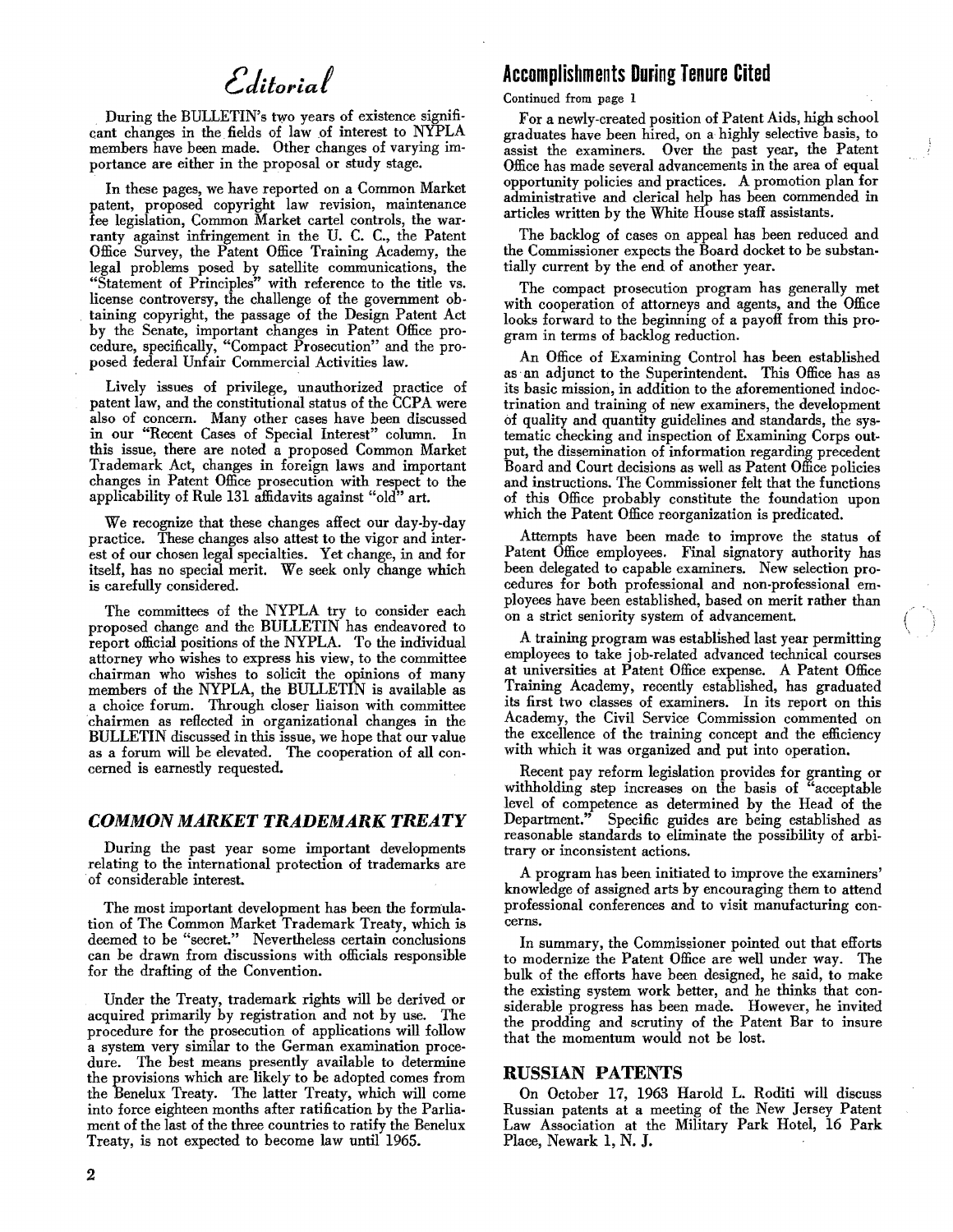### NEW EDITORS FOR BULLETIN

- The BULLETIN starts its third year with a new editorial staff. Douglas M. Clarkson who has been the Editor since January 1, 1963, has been named Editor-in-Chief and Paul H. Blaustein becomes the new Editor. Henry E. Sharpe, who was Editor-in-Chief last year, will continue to be associated with the paper in his capacity as Chairman of the Committee on Publications.

A new post of Managing Editor has been created and J. Harold Nissen will handle many of the operational details under this title. Joseph Bercovitz will continue to supervise the production of the BULLETIN with the assistance of George Gottlieb who is now Assistant Production Editor. Cameron K. Wehringer will be Senior Editor and is continuing as Editor of the YEARBOOK.

The editorial assignments have also been shifted with the objective of placing each of the Association's fields of interest in the hands of a named editor so that everyone will know who to contact on a particular subject. Each editor has at least one other man ready to act in his place if he is not available. These editorial assignments are listed below and it is suggested that the listing be preserved for future reference:

#### EDITORIAL ASSIGNMENTS

| Meetings and Programs  Wehringer (Sanders)                                 |
|----------------------------------------------------------------------------|
| Patent Office Blaustein (Clarkson-Sanders)                                 |
| Patents (Domestic) Tenser (Briskin)                                        |
| Trademarks (Domestic)  Offner (Briskin)                                    |
| Copyrights and Designs<br>(Domestic) Wehringer (Marmorek)                  |
| Foreign Patents, Trade-                                                    |
| marks and Copyrights  Nissen-Offner (Schneider)                            |
| Antitrust Briskin (Clarkson)                                               |
| Legislation Clarkson (Sanders)                                             |
| Government Contracts  Sanders (Henderson)                                  |
| Public Information and                                                     |
| Education Marmorek (Sanders)                                               |
| Library and Employment Henderson (Schneider)                               |
| Attorney—Client Schneider (Wehringer)                                      |
| Courts Gottlieb (Bercovitz)                                                |
| Other NYPLA Committee                                                      |
| Contacts Clarkson (Blaustein-Nissen)                                       |
| Contacts with Officers and                                                 |
| $Cl_{\text{num}}$ (Clarkson)<br>$D_{\text{total}}$ of $C_{\text{thermal}}$ |

Board of Governors ..... Sharpe (Clarkson)

The BULLETIN is still looking for a photography editor who will take over full responsibility for that end of its activities. This should be an intriguing opportunity for one of our younger members who is a photographic hobbiest.

### SOUTH AFRICAN TRADEMARK STATUTE TO ESTABLISH NEW OPPOSITION PROCEDURE

It is expected that Act No. 62 of 1963 to consolidate and amend the law relating to trademarks in the Republic of South Africa will come into force in 1964. *One of the most significant developments introduced by this legislation is the first informal opposition procedure in a British practice country.* This practice is only applicable if both parties consent thereto. Under this procedure, there is no opportunity for submission of evidence, no hearing takes place and no appeal may be taken from the decision rendered. At the election of either party, however, the normal opposition proceedings are available.

### BRIEFS FROM WASHINGTON

H. R. 7370-Willis. This is the Patent Office Fee bill and is believed to stand a better than good chance of being passed before the end of the present Congressional session. This bill provides for substantial increases in most of the Patent Office fees, such as:

• a \$50 filing fee plus \$10 for each independent claim over one and \$2 more for each and every claim over ten;

• a \$20 recording fee;

• a \$75 final fee plus \$10 for each printed page plus \$2 for each sheet of drawings; and

• a maintenance fee of \$50 at the end of five years, \$100 at the end of nine years, and \$150 at the end of thirteen years.

H. R. 7194—Celler. This is the "jukebox" bill which was submitted to replace H. R. 5174. This bill has been reported favorably by the Judiciary Committee.

H. R. 7446-Mahon. This bill provides for removal of the Trademark Branch from the Patent Office. The separate Trademark Office would report to the Secretary of Commerce. The bill proposes to change the trademark registration notice from the present capital R within a circle to "Registered U. S. A." or "Reg. U. S. A." and would provide for a Trademark Journal to be published separately from the O. G.

S. 1940-McClellan. This bill sets forth a procedure to be followed in patent and trademark appeals to the CCPA and deletes the presently required "reasons for appeal." This bill further would require a CCPA decision to be confined to questions decided by the Patent Office.

### ACTION TAKEN ON LONG AND McCLELLAN BILLS

During the summer the Board of Governors of the NYPLA, after considering the recommendations of the Committee On Government Relations To Patents, authorized the President to advise Senator McClellan, Chairman of the Sub-Committee on Patents, Trademarks and Copyrights that the Association is opposed to the passage of S. 1432 sponsored by Senator Long. The President's letter made the statement that "It is the considered opinion of this Association that this bill embodies a viewpoint that is seriously detrimental to public interest."

The President also advised Senator McClellan with respect to the McClellan bill S. 1290 that:

"This Association is in full accord with the statements you made in introducing this bill as reported in the Congressional Record for April 9, 1963 relative to balancing the respective equities of the parties concerned in Government contracting, and we believe that your bill goes a long way toward accomplishing this objective.

"We urge that hearings be held with respect to this bill.

"We have a number of specific suggestions which we believe will make the bill fully effective to carry out the objectives stated by you and will be happy to present them either at a hearing, or at a meeting with your staff if this is deemed desirable, or any other way you suggest."